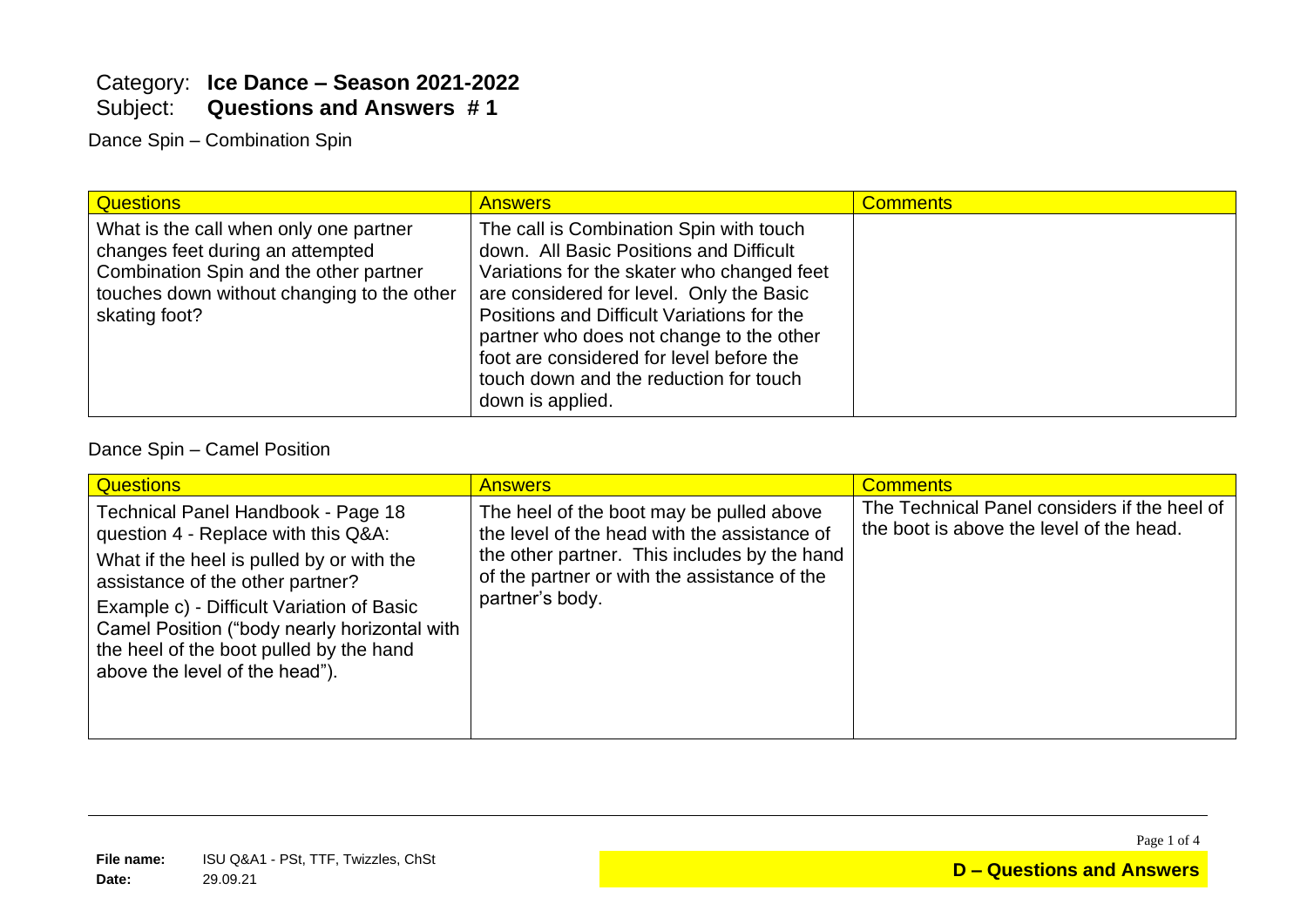## Category: **Ice Dance – Season 2021-2022** Subject: **Questions and Answers # 1**

### **Pattern Dance Element/Pattern Dance**

| <b>Questions</b>                                                                                                                                                        | <b>Answers</b>                                                                                                                                                                                                                                               | <b>Comments</b> |
|-------------------------------------------------------------------------------------------------------------------------------------------------------------------------|--------------------------------------------------------------------------------------------------------------------------------------------------------------------------------------------------------------------------------------------------------------|-----------------|
| If the last step of a Pattern Dance Element<br>or Pattern Dance is not held for the required<br>I number of beats, what is the action of the<br><b>Technical Panel?</b> | The Technical Panel will consider the key<br>points for the level with a reduction for not<br>completing the last step for the required<br>number of beats. The "interruption"<br>symbol(s) is added to the element based on<br>the number of missing beats. |                 |

#### **Twizzles – Sequential and Synchronized Twizzles**

| <b>Questions</b>                                                                                                                                | <b>Answers</b>                                                                                                                                                                                                                                                                                        | <b>Comments</b>                                                                                                                                              |
|-------------------------------------------------------------------------------------------------------------------------------------------------|-------------------------------------------------------------------------------------------------------------------------------------------------------------------------------------------------------------------------------------------------------------------------------------------------------|--------------------------------------------------------------------------------------------------------------------------------------------------------------|
| Is it allowed to perform connecting turns,<br>including additional single Twizzle(s),<br>between the required Twizzles considered<br>for level? | Yes. Any number of connecting turns after<br>the Twizzle rotations considered for level,<br>including additional single Twizzle(s), are<br>permitted. The Technical Panel should not<br>consider the connecting single Twizzle(s) as<br>part of the first or second Twizzles<br>considered for Level. | Per page 15, Communication 2393. There<br>is no limit on turns or movements performed<br>on one foot on the change of foot or the<br>steps between Twizzles. |

#### **Illegal Element**

| <b>Questions</b>                                                                                                                                                                                                                                                | <b>Answers</b>                                                                                                          | <b>Comments</b> |
|-----------------------------------------------------------------------------------------------------------------------------------------------------------------------------------------------------------------------------------------------------------------|-------------------------------------------------------------------------------------------------------------------------|-----------------|
| What is allowed per the following Illegal<br>Element definition?<br>- lifting partner swinging the lifted partner<br>around without the assistance of hand(s)<br>/arm(s) and the lifted partner holds only with<br>legs/feet around the lifting partner's neck; | Per the picture and for season 2021/22,<br>only swinging or holding by the feet is<br>considered illegal during a lift. |                 |

Page 2 of 4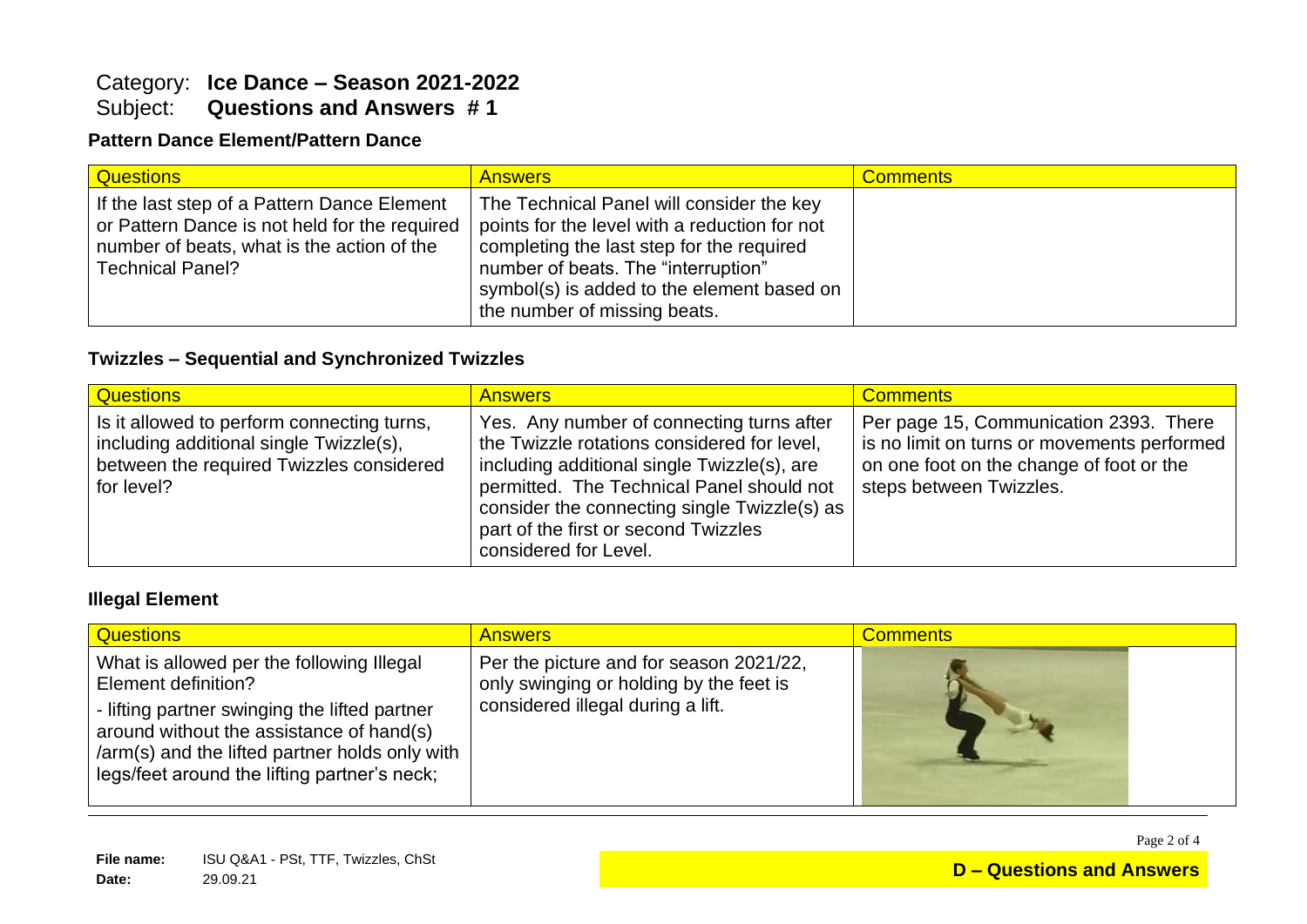### Category: **Ice Dance – Season 2021-2022** Subject: **Questions and Answers # 1**

#### **Combo Lifts – Entry and/or Exit Features**

| <b>Questions</b>                                                                                                                            | <b>Answers</b>                                                                                                                                                                                              | <b>Comments</b>                                                                                                                                                    |
|---------------------------------------------------------------------------------------------------------------------------------------------|-------------------------------------------------------------------------------------------------------------------------------------------------------------------------------------------------------------|--------------------------------------------------------------------------------------------------------------------------------------------------------------------|
| Technical Panel Handbook - Page 31<br>question 1 - Replace with this Q&A:                                                                   | 1. SILi3 + RoLi4.<br>In a RoLi when Lifting partner moves<br>through at least 6 rotations is Level 2, but as                                                                                                | In accordance with Communication 2393.<br>Difficult entry feature(s)<br>Any<br>Page $8$ :<br>connected with the 1st Lift considered and                            |
| What is the call for the following Combination<br>Lift?                                                                                     | the second lift in a Combination Lift it is<br>upgraded by two levels for two Entry<br>Features connected to the first Lift (the                                                                            | accepted for Level for the chosen Type of Lift<br>will also upgrade the 2nd Lift, if the<br>requirements according to the characteristics                          |
| 1. SILi (significant transitional movement<br>entry, spread eagle entry, spread eagle                                                       | significant transitional movement Entry<br>feature considered for the Level and spread                                                                                                                      | of Levels for the 2nd Lift are met.                                                                                                                                |
| position for the Lifting partner) + RoLi (6<br>rotations by the Lifting partner)                                                            | eagle Entry feature considered for Level).                                                                                                                                                                  | The same refers to the Exit Features: Any<br>Difficult exit feature(s) connected with the<br>2nd Lift considered and accepted for Level                            |
| 2. SILi (significant transitional movement<br>entry, spread eagle entry, spread eagle<br>position for the Lifting partner) $+$ RoLi (only 5 | 2. SILi3 + RoLi1.<br>A RoLi when Lifting partner moves through<br>at least 5 rotations is Level 1. The second                                                                                               | for the chosen Type of Lift will also upgrade<br>the 1st Lift, if the requirements according to<br>the characteristics of Levels for the 1st Lift<br>are met.      |
| by the Lifting<br>rotations<br>partner<br>are<br>performed)                                                                                 | lift in a Combination Lift cannot be upgraded<br>by two levels with two Entry Features<br>connected to the first Lift since it only had<br>five rotations. Only a RoLi with 6 rotations<br>can be upgraded. | If an entry or exit feature is identified, even if<br>it is not considered for level, the restrictions<br>for the number of entry and exit feature still<br>apply. |
|                                                                                                                                             |                                                                                                                                                                                                             |                                                                                                                                                                    |